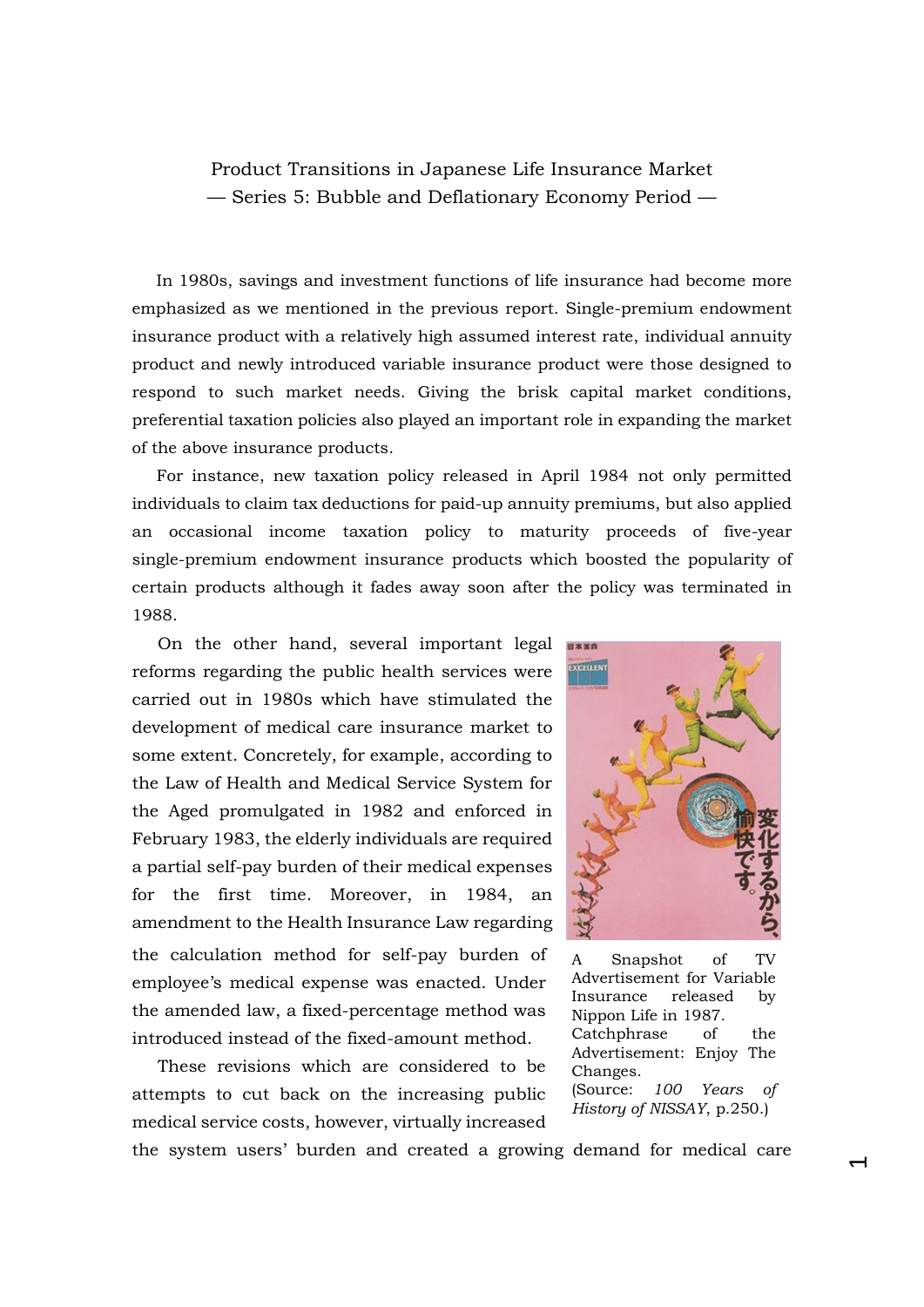insurance. Meanwhile, life insurance companies also commenced developing the nursing care insurance market considering the extension of life expectancy and rapid growth of aged population.



A Poster for Individual Dental Insurance Plan, the First Release by Meiji Life in 1988. (Source: *110 Years of History of Meiji Life*, p. 208.)

As the Japanese economy entered a long-running deflationary period associated with the collapse of the stock market and real estate market in the beginning of 1990s, the environment surrounding life insurance business began to change significantly. The type of variable insurance undoubtedly lost its popularity as a financial product due to the sluggish stock market. The prolonging stock market slump also forced life insurance companies to lower the assumed interest rates of their products. Under such circumstance, in pursuit of death benefits,

the demand for the types of whole life insurance with term riders or simple term life insurance was facilitated, whereas the type of endowment insurance which combines compensation element

and savings element together became rather unreasonable.

Nevertheless, giving the fact that there is no significant improvement in disposable personal income due to the lingering economic recession, a growing trend in the needs for medical care has been observed, while the needs for death benefits has entered an underlying downward trend after reached a peak in the mid-1990s. Such changes became more obvious in and after the 2000s which could be partially attributed to the drastic revision of Insurance Business Act in 1995.

For example, most of medical coverage for hospital expenses due to illness or injury provided by domestic life insurance companies, which was also called the third sector, was only allowed in a form of special contract with the exception of some small and medium-sized companies before the legal reforms. From July 2001, such constraints are fully removed and the mutual entry of life and non-life insurance companies into the so-called third sector is permitted by the amended Act.

In the meantime, the mutual entry of life and non-life insurance companies into each other's markets through subsidiaries also became legalized from 1996